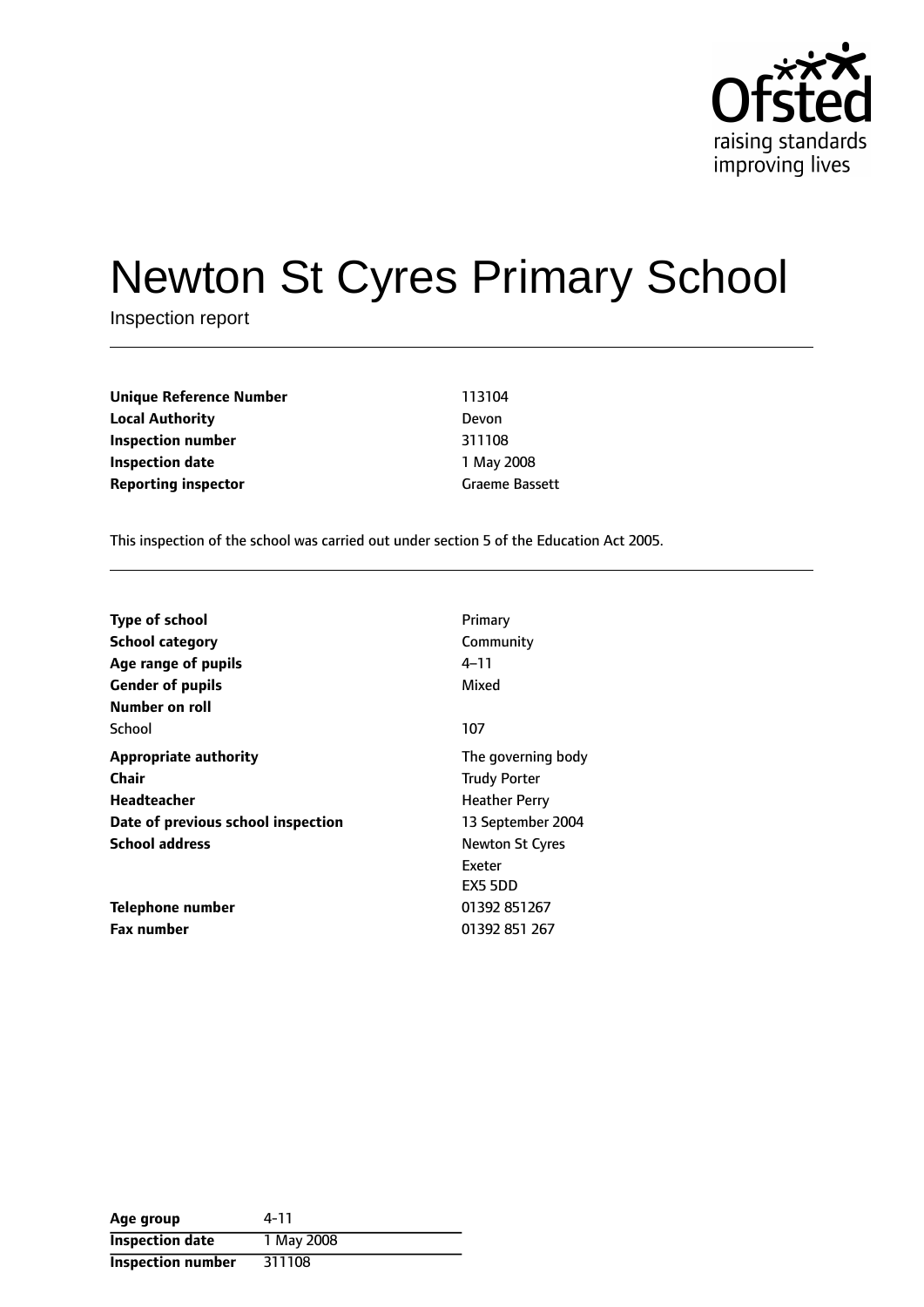.

© Crown copyright 2008

#### Website: www.ofsted.gov.uk

This document may be reproduced in whole or in part for non-commercial educational purposes, provided that the information quoted is reproduced without adaptation and the source and date of publication are stated.

Further copies of this report are obtainable from the school. Under the Education Act 2005, the school must provide a copy of this report free of charge to certain categories of people. A charge not exceeding the full cost of reproduction may be made for any other copies supplied.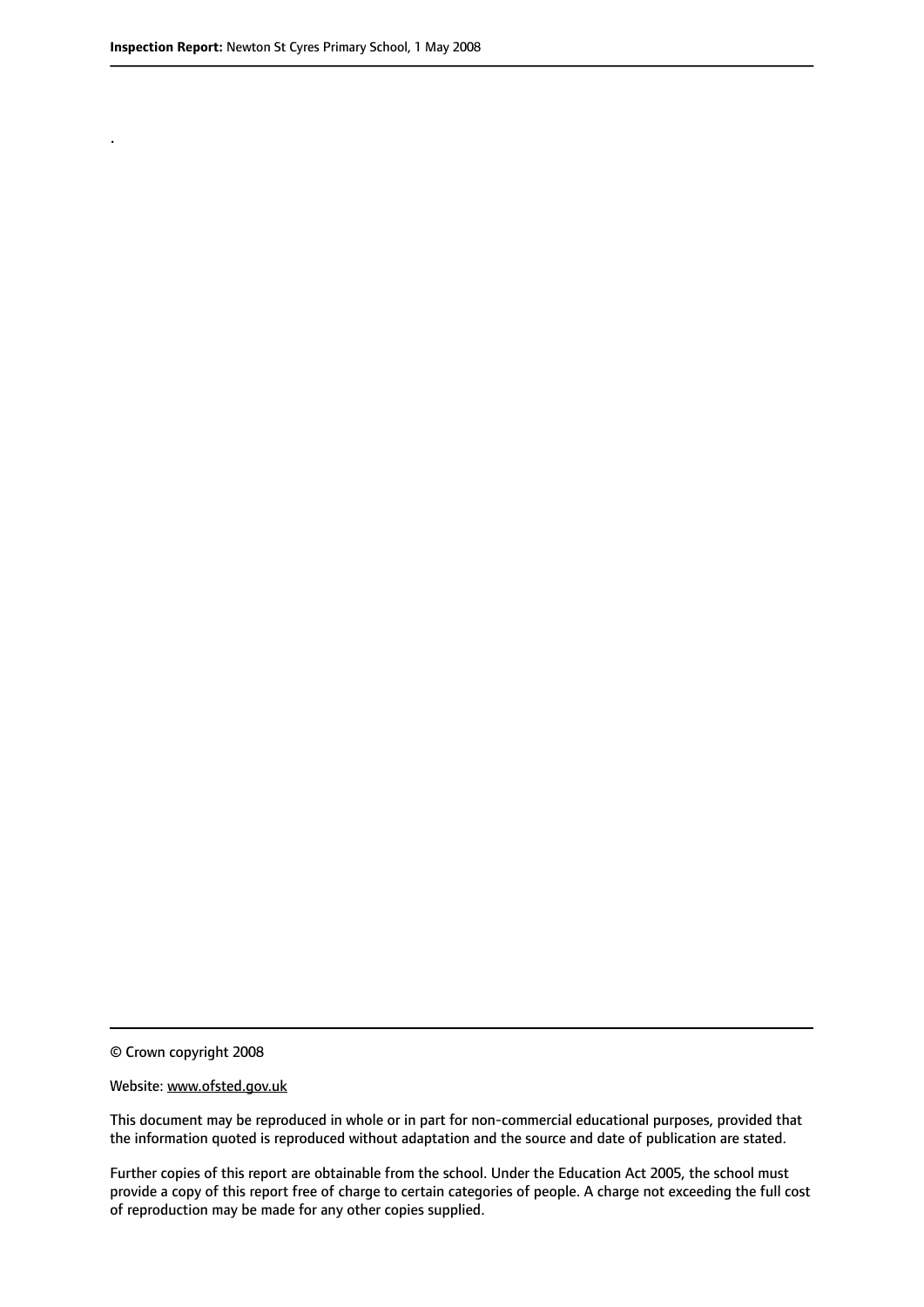# **Introduction**

The inspection was carried out by one Additional Inspector.

The inspector evaluated the overall effectiveness of the school and investigated the following issues: current achievement and standards in the school, especially the standards in Year 2 and Year 6; the quality of teaching, particularly teachers' planning for mixed-age classes; and the effectiveness of leadership and management. Evidence was gathered from lessons, pupils' books, the progress tracking records, and discussions with the headteacher, staff and chair of governors. In addition, a group of children discussed their views of the school and parents' questionnaires were examined. Other aspects of the school's work were not investigated in detail but the inspector found no evidence to suggest that the school's own assessments, as given in its self-evaluation form, were not justified and these have been included where appropriate in the report.

# **Description of the school**

This smaller than average-sized primary school draws most of the pupils from its immediate neighbourhood but there are a considerable number who come from Exeter and Crediton. There are four mixed-age classes for pupils in the Reception to Year 6. Most pupils are from White British backgrounds. The proportion of pupils with learning difficulties and/or disabilities is below average. Children enter the Foundation Stage with the skills and knowledge broadly as expected for their age and this has been the pattern for several years. The school has gained a Healthy Schools award and an Investors in People award.

## **Key for inspection grades**

| Grade 1 | Outstanding  |
|---------|--------------|
| Grade 2 | Good         |
| Grade 3 | Satisfactory |
| Grade 4 | Inadequate   |
|         |              |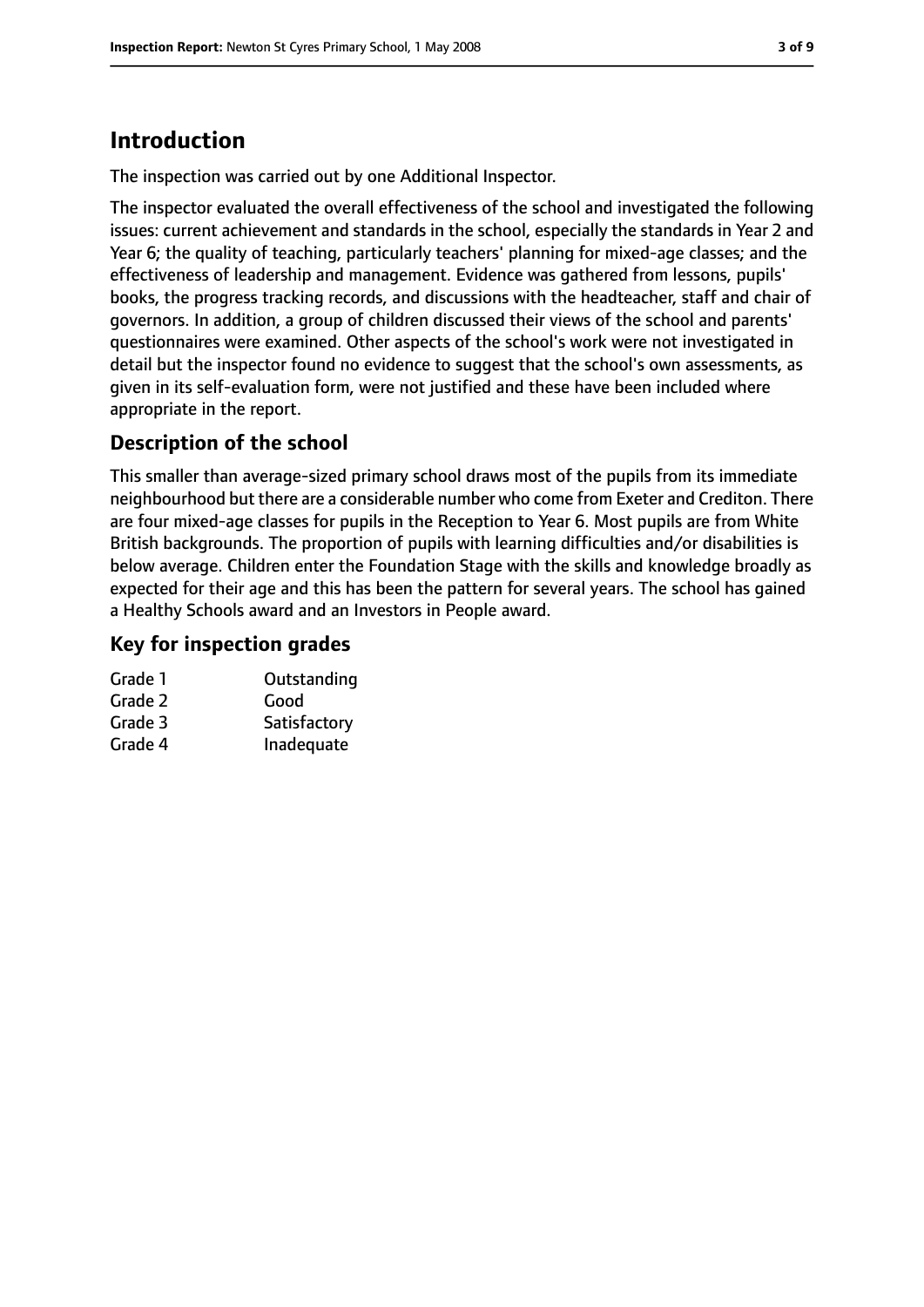# **Overall effectiveness of the school**

#### **Grade: 1**

This is an excellent school where the headteacher is the motivating force behind all improvements. She successfully fosters a strong commitment from all staff, pupils, governors and parents to do everything as well as it is possible and to continually strive to make the school even better. She sets a very clear and imaginative direction for the future of the school, bringing about leadership and management that are determined, measured and extremely effective. As a result, there is a very purposeful atmosphere and an industrious team spirit that pervades the school, ensuring that all pupils do as well asthey can in everything they try. The outstanding leadership and management have a very strong impact upon the school and, as a result, most aspects of its work are exceptional. The school'sself-evaluation is accurate and decisive actions have been taken to improve pupils' writing strategies further by strengthening the teaching of phonics. The recent addition of the 'Starlight studio' has a very strong impact upon the development of the arts curriculum. Such effective actions by the school's leadership demonstrate that the school has excellent capacity to improve further. Parents express very positive comments and this is summarised by one parent who reported that her 'daughter's happiness, self-esteem and confidence has grown in leaps and bounds.'

Overall standards fluctuate slightly from year to year because of the small number of pupils in each year group, but, nevertheless, the trend over the past five years shows that the school performs very well when compared with the national picture. In all instances, pupils are prepared skilfully for their next school and the development of their economic well-being is excellent. The successful maintenance of standards over a number of years is a result of the challenging targets set for each pupil. This continuing success is again a feature in current Year 6 as standards are well above the national average and pupils' achievement is excellent. The proportion of these pupils exceeding the expected standards is well above the national average in English, mathematics and science. Standards in information and communication technology (ICT) are also well above the expected levels. The additional support given to those with learning difficulties and/or disabilities ensures that these pupils achieve exceptionally well. The youngest children get off to a good start in all areas of learning because of the outstanding leadership and management of the Foundation Stage. Throughout Years 1 and 2, pupils' progress continues to be good and currently standards in Year 2 are above average in reading, writing and mathematics. Pupils' personal development and well-being are excellent because of the outstanding care, guidance and support evident throughout the school. Every pupil is included in all that the school does. This very positive inclusion fosters pupils' excellent attitudes to work and promotes their great enjoyment of learning. Many pupils show notable enthusiasm for the arts and the drama performances during the year. Pupils' attendance is good and behaviour is outstanding.

Pupils have an excellent understanding of how to adopt a healthy lifestyle, regularly taking exercise and understanding the benefits of eating healthy food. They are very aware of how to stay safe and how to avoid taking unnecessary risks. All statutory requirements and procedures to ensure pupils' safety are in place. The pupils' involvement in the school community is outstanding and there is a strong sense that they all enjoy their work and support each other as a happy family. The school council willingly accepts responsibilities and conscientiously carries out various jobs around the school. Pupils are very polite and welcome other children into their own school courteously. This arrangement enables pupils to take a rewarding role in activities with larger groups of pupils.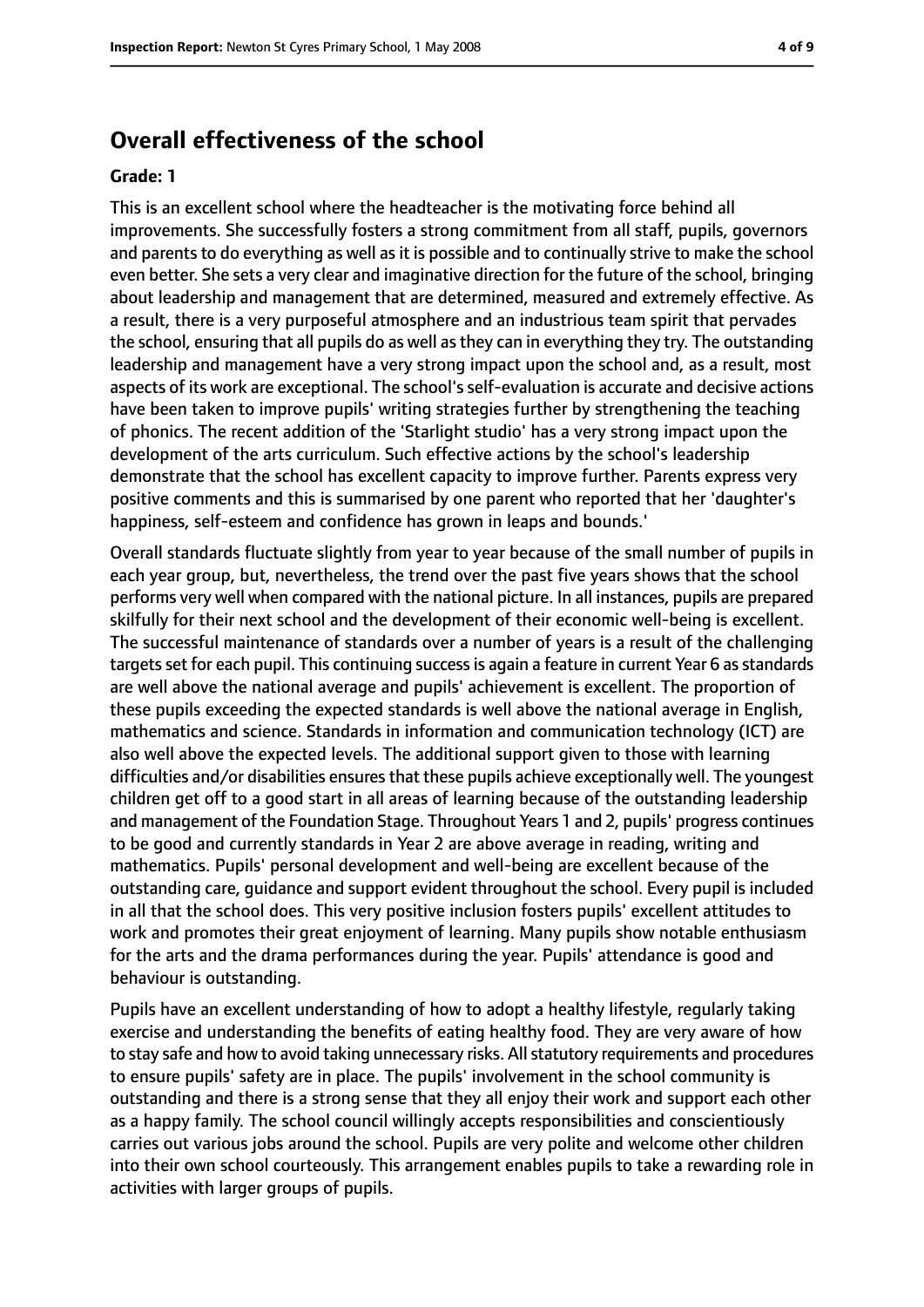The effective direction by the leadership and management has already established a good curriculum and preparations are well underway to incorporate the updated curriculum in September. Many pupils enjoy their musical tuition, gardening, fund-raising and various visits, including residential visits. These add effectively to the pupils' spiritual, moral, social and cultural development, which is excellent overall. However, the school is aware that it still needs to do more through the curriculum to raise the pupils' awareness of the customs and traditions of other people living in our multicultural society.

Teaching is outstanding overall with imaginative tasks adapted well to meet the needs of the different ability groups within each of the mixed-age classes. Good links made between subjects such as English, history and ICT make learning more meaningful. The day-to-day maintenance of assessment records provide clear indications that show how competently each pupil is coping with new ideas, understanding and skills. Pupils are given extremely good guidance through their teachers' marking and they respond very well to these written comments. Pupils have frequent discussions with their teachers about the objectives they are set and take an active part in assessing when they have reached a target. Consequently, pupils sustain their concentration very well and have an excellent understanding of what they need to do next to improve. The school's progress tracking records plot each pupil's achievements very thoroughly and each one's progress is monitored extremely rigorously. Pupils who are not doing as well as expected receive additional support through booster groups and individual help. The teaching assistants take an active role in classrooms and give excellent support to the teachers and especially to the pupils with learning difficulties and/or disabilities.

The leadership and management use exceptionally reliable routines to monitor and evaluate the school's development, leading to quick actions being taken to alter course when necessary. The governing body is extremely knowledgeable and keeps a very prudent check on the targets set in the school's improvement plan and on the management of the budget. The delegation of responsibilities to subject leaders is successful and their analysis of pupils' learning forms an accurate picture of the effectiveness of teaching and learning throughout the school.

#### **Effectiveness of the Foundation Stage**

#### **Grade: 1**

The leadership and management of the Foundation Stage are excellent. As a result of the outstanding care, support and guidance given by the teacher and the teaching assistants, all children settle into school routines quickly. Teaching and learning are outstanding and the learning environment is exciting and bold. All children make good progress and gain confidence. They willingly cooperate with each other in activities and their behaviour is very good. The curriculum is vibrant and exciting and offers children a wide range of stimulating play-based and directed experiences. For example, children were stimulated very well when they explored initial phonics sounds through an investigation using alphabet spaghetti. By the time children enter Year 1, nearly all reach the goals expected for their age and many exceed these in all areas of learning.

#### **What the school should do to improve further**

■ Plan the curriculum to include more opportunities to raise pupils' awareness of the customs and traditions of other people living in our multicultural society.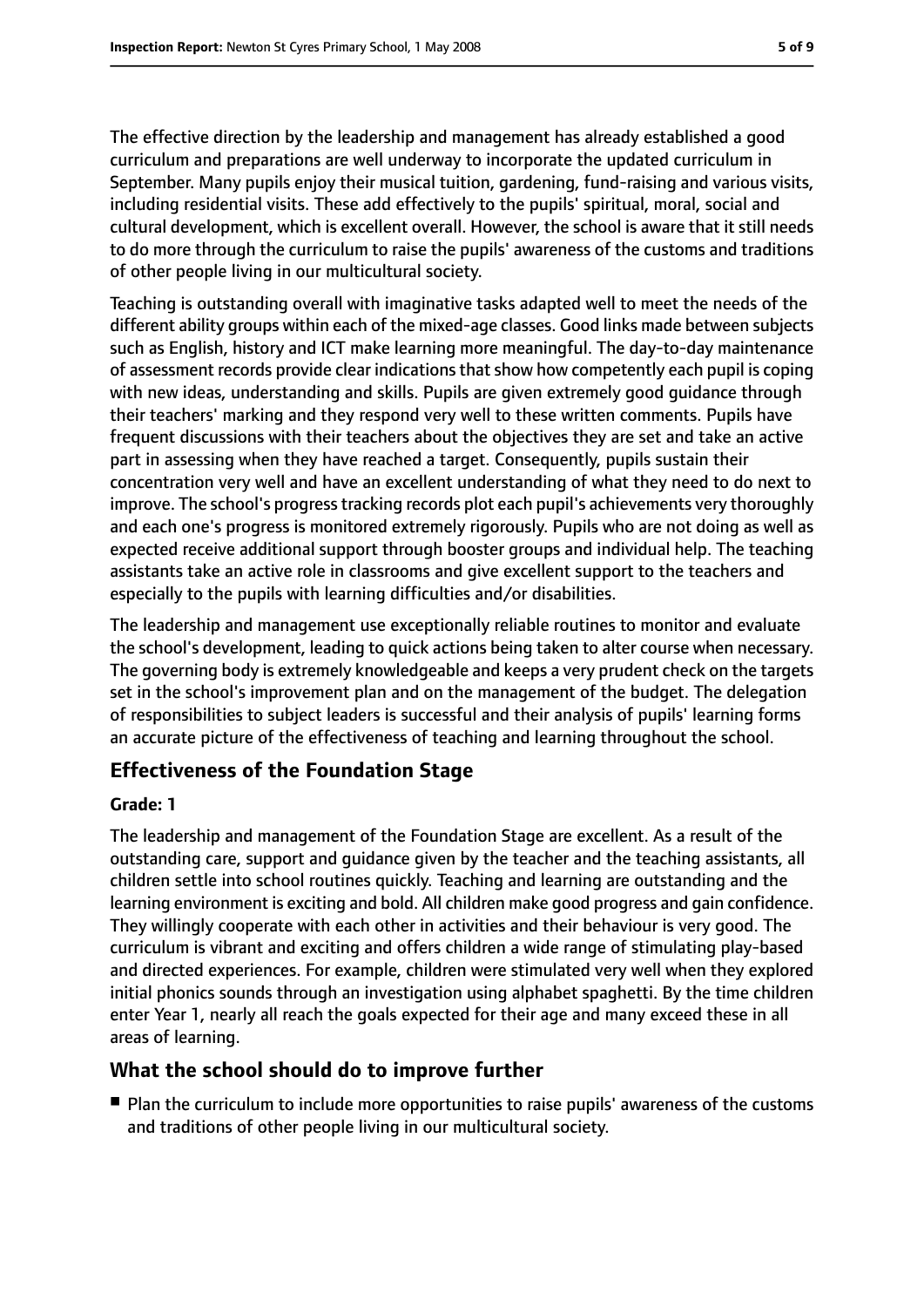**Any complaints about the inspection or the report should be made following the procedures set out in the guidance 'Complaints about school inspection', which is available from Ofsted's website: www.ofsted.gov.uk.**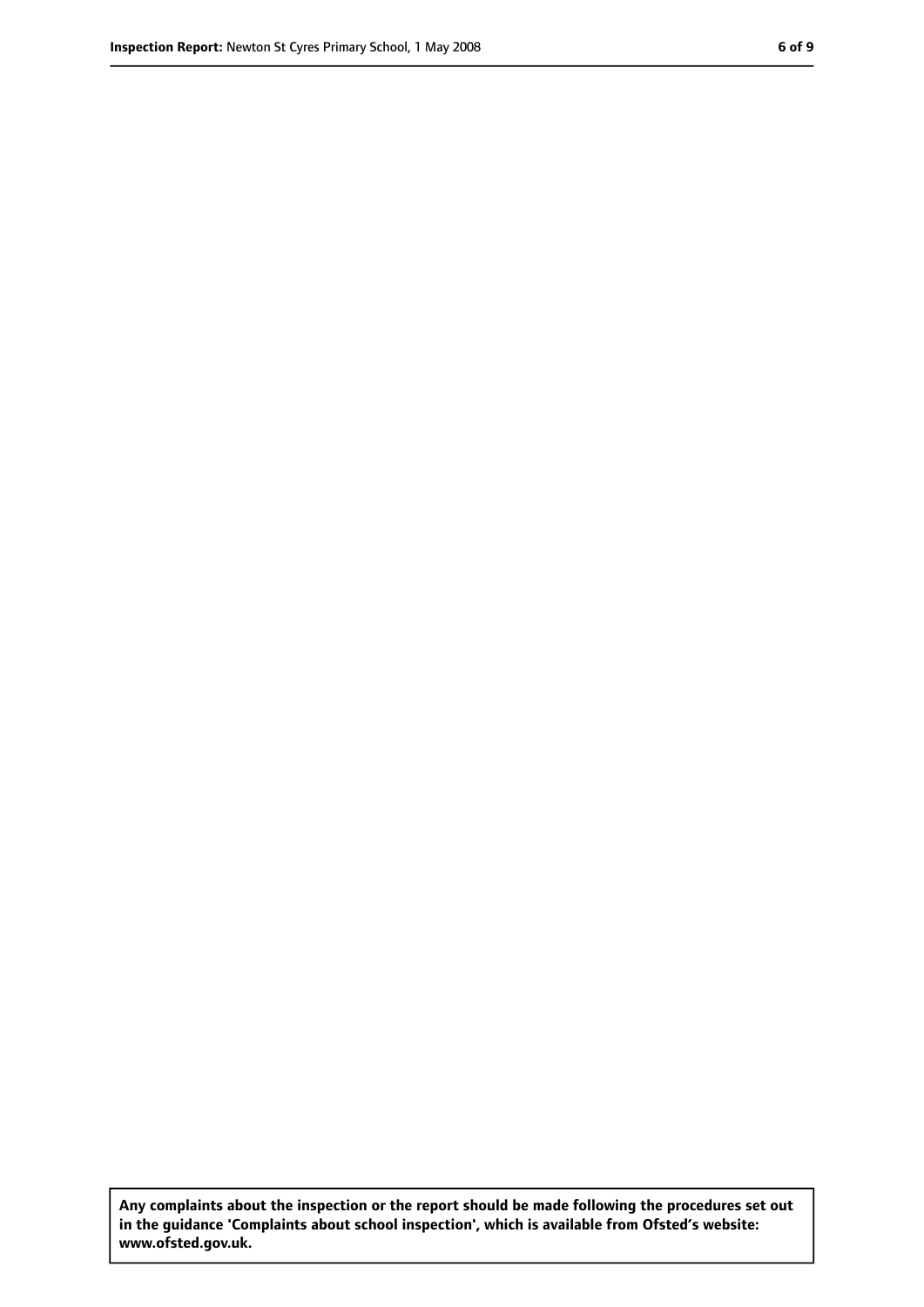#### **Annex A**

# **Inspection judgements**

| $^{\circ}$ Key to judgements: grade 1 is outstanding, grade 2 good, grade 3 satisfactory, and | School         |
|-----------------------------------------------------------------------------------------------|----------------|
| arade 4 inadequate                                                                            | <b>Overall</b> |

# **Overall effectiveness**

| How effective, efficient and inclusive is the provision of education, integrated<br>care and any extended services in meeting the needs of learners? |     |
|------------------------------------------------------------------------------------------------------------------------------------------------------|-----|
| Effective steps have been taken to promote improvement since the last<br>inspection                                                                  | Yes |
| How well does the school work in partnership with others to promote learners'<br>well-being?                                                         |     |
| The effectiveness of the Foundation Stage                                                                                                            |     |
| The capacity to make any necessary improvements                                                                                                      |     |

### **Achievement and standards**

| How well do learners achieve?                                                                               |  |
|-------------------------------------------------------------------------------------------------------------|--|
| The standards <sup>1</sup> reached by learners                                                              |  |
| How well learners make progress, taking account of any significant variations between<br>groups of learners |  |
| How well learners with learning difficulties and disabilities make progress                                 |  |

## **Personal development and well-being**

| How good is the overall personal development and well-being of the<br>learners?                                  |  |
|------------------------------------------------------------------------------------------------------------------|--|
| The extent of learners' spiritual, moral, social and cultural development                                        |  |
| The extent to which learners adopt healthy lifestyles                                                            |  |
| The extent to which learners adopt safe practices                                                                |  |
| How well learners enjoy their education                                                                          |  |
| The attendance of learners                                                                                       |  |
| The behaviour of learners                                                                                        |  |
| The extent to which learners make a positive contribution to the community                                       |  |
| How well learners develop workplace and other skills that will contribute to<br>their future economic well-being |  |

## **The quality of provision**

| How effective are teaching and learning in meeting the full range of the<br>learners' needs?          |  |
|-------------------------------------------------------------------------------------------------------|--|
| How well do the curriculum and other activities meet the range of needs<br>and interests of learners? |  |
| How well are learners cared for, guided and supported?                                                |  |

 $^1$  Grade 1 - Exceptionally and consistently high; Grade 2 - Generally above average with none significantly below average; Grade 3 - Broadly average to below average; Grade 4 - Exceptionally low.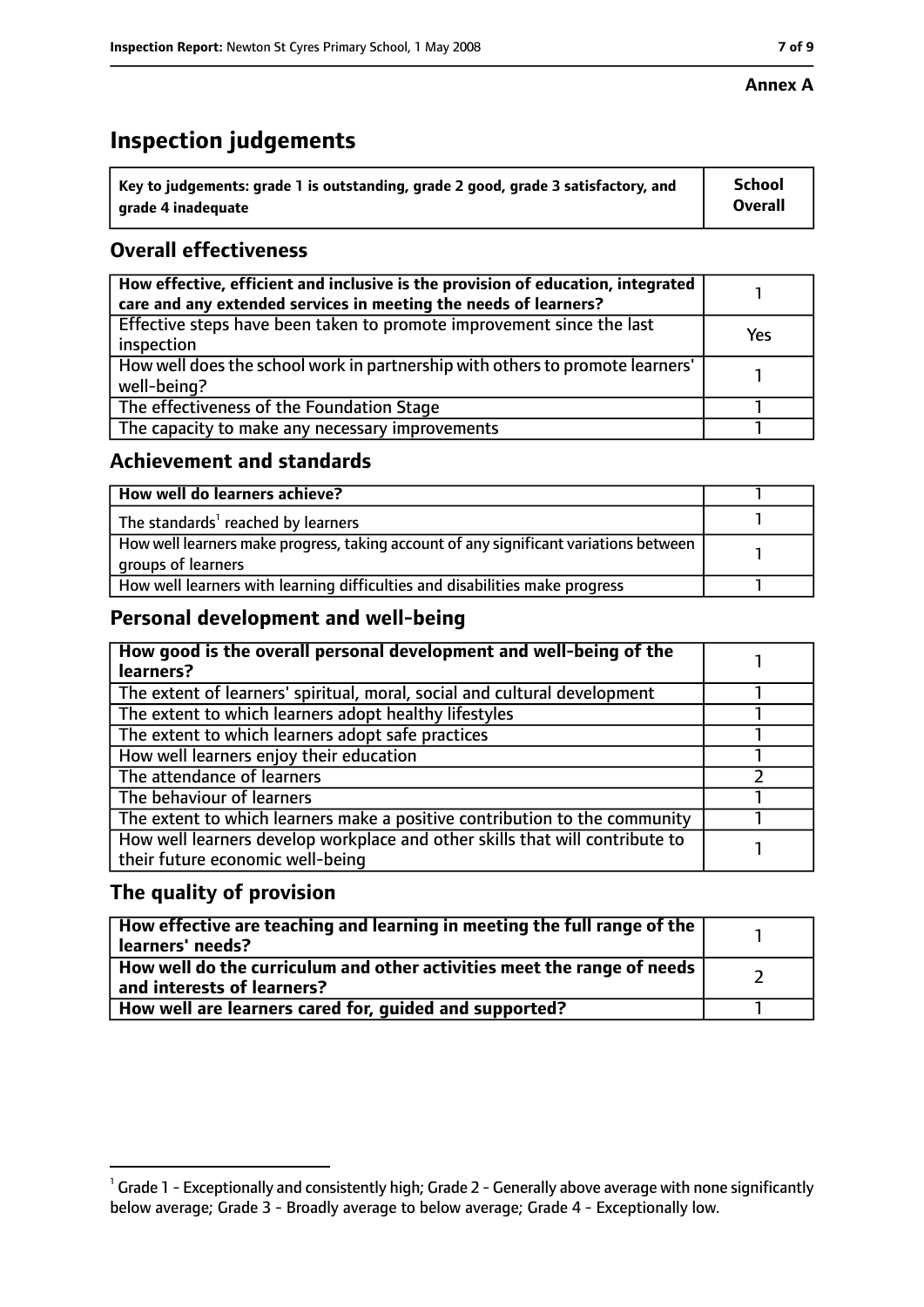# **Leadership and management**

| How effective are leadership and management in raising achievement<br>and supporting all learners?                                              |           |
|-------------------------------------------------------------------------------------------------------------------------------------------------|-----------|
| How effectively leaders and managers at all levels set clear direction leading<br>to improvement and promote high quality of care and education |           |
| How effectively leaders and managers use challenging targets to raise standards                                                                 |           |
| The effectiveness of the school's self-evaluation                                                                                               |           |
| How well equality of opportunity is promoted and discrimination tackled so<br>that all learners achieve as well as they can                     |           |
| How effectively and efficiently resources, including staff, are deployed to<br>achieve value for money                                          |           |
| The extent to which governors and other supervisory boards discharge their<br>responsibilities                                                  |           |
| Do procedures for safequarding learners meet current government<br>requirements?                                                                | Yes       |
| Does this school require special measures?                                                                                                      | <b>No</b> |
| Does this school require a notice to improve?                                                                                                   | No        |